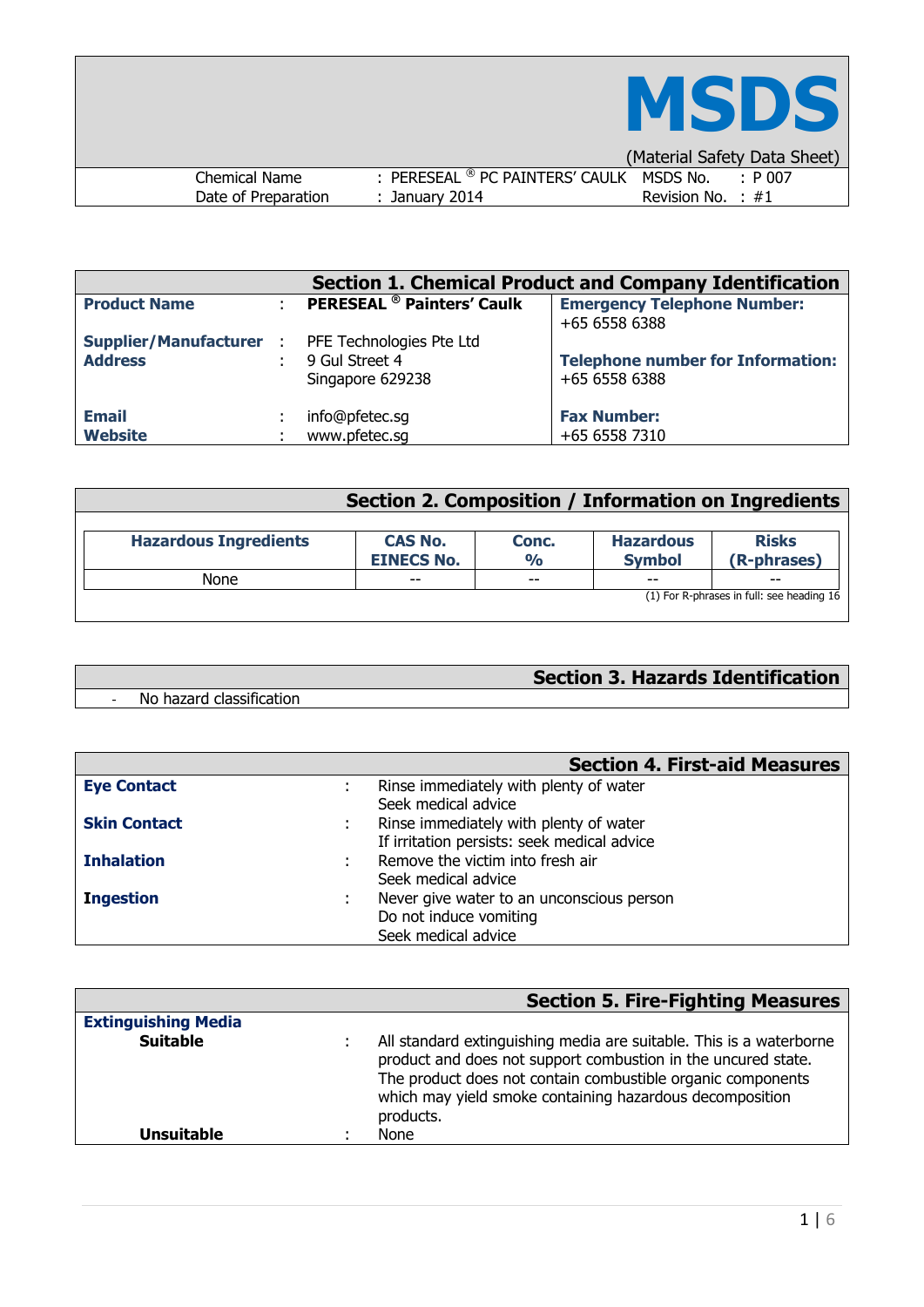|                      |                                                     | <b>MSDS</b>                  |
|----------------------|-----------------------------------------------------|------------------------------|
|                      |                                                     | (Material Safety Data Sheet) |
| <b>Chemical Name</b> | : PERESEAL <sup>®</sup> PC PAINTERS' CAULK MSDS No. | $\pm$ P 007                  |
| Date of Preparation  | $:$ January 2014                                    | Revision No. $\div$ #1       |

|                                       | <b>Section 6. Accidental Release Measures</b>                                                                                                       |
|---------------------------------------|-----------------------------------------------------------------------------------------------------------------------------------------------------|
| <b>Personal Protection/Precaution</b> | See heading 8.1/8.3/10.3                                                                                                                            |
| <b>Environmental Precaution</b>       | Use appropriate containment to avoid environmental contaminant                                                                                      |
| <b>Method of Cleaning up</b>          | Scrape up and place in a container fitted with lid. Label clearly with<br>contents ready for disposal. Clean residues with water and<br>detergents. |

|                                | <b>Section 7. Handling and Storage</b>                          |  |
|--------------------------------|-----------------------------------------------------------------|--|
| <b>Handling</b>                | Observe normal hygiene standards                                |  |
| <b>Storage</b>                 | Keep container tightly closed in cool, dry and ventilated area. |  |
| <b>Storage Temperature</b>     | Room temperature                                                |  |
| <b>Quantity limit</b>          | N.D.<br>kg                                                      |  |
| <b>Storage life</b>            | 365<br>days                                                     |  |
| <b>Materials for packaging</b> |                                                                 |  |
| <b>Suitable</b>                | synthetic material                                              |  |
| <b>Specific uses</b>           | See information supplied by the manufacturer                    |  |

|                                                          |                                                                                                                 | <b>Section 8. Exposure Controls / Personal Protection</b> |  |
|----------------------------------------------------------|-----------------------------------------------------------------------------------------------------------------|-----------------------------------------------------------|--|
| <b>Exposure Limit Values</b>                             |                                                                                                                 |                                                           |  |
| <b>TLV-TWA</b>                                           | - mg/m <sup>3</sup><br>$\mathbb{Z}^n$ .                                                                         | ppm                                                       |  |
| <b>TLV-STEL</b>                                          | - mg/m <sup>3</sup><br>$\mathcal{L}^{\text{max}}$                                                               | ppm                                                       |  |
| <b>TLV-Ceiling</b>                                       | - mg/m <sup>3</sup><br>$\mathcal{L}$                                                                            | ppm                                                       |  |
| <b>OES-LTEL</b>                                          | - mg/m <sup>3</sup>                                                                                             | ppm                                                       |  |
| <b>OES-STEL</b>                                          | $\mathbb{R}^{n+1}$<br>- mg/m <sup>3</sup>                                                                       | ppm                                                       |  |
| <b>MAK</b>                                               | - mg/m <sup>3</sup>                                                                                             | ppm                                                       |  |
| <b>TRK</b>                                               | - mg/m <sup>3</sup><br>÷.                                                                                       | ppm                                                       |  |
| MAC-TGG 8 h<br>MAC-TGG 15 min.<br><b>MAC-Ceiling</b>     | - mg/m <sup>3</sup><br>$\mathbb{Z}^n$ .<br>$\mathcal{L}^{\text{max}}$<br>- mg/m <sup>3</sup><br>- $mg/m^3$      |                                                           |  |
| VME-8h<br>VLE-15 min.                                    | - mg/m <sup>3</sup><br>$\mathbb{Z}^{\times}$<br>$\mathbf{L}$<br>- mg/m <sup>3</sup>                             | ppm<br>ppm                                                |  |
| GWBB-8 h<br><b>GWK-15 min.</b><br><b>Momentary value</b> | - mg/m <sup>3</sup><br>$\mathbb{Z}^n$<br>- mg/m <sup>3</sup><br>$\mathbb{R}^{n+1}$<br>- mg/m <sup>3</sup><br>÷. | ppm<br>ppm<br>ppm                                         |  |
| EC<br><b>EC-STEL</b>                                     | - mg/m <sup>3</sup><br>- $mg/m^3$<br>÷.                                                                         | ppm<br>ppm                                                |  |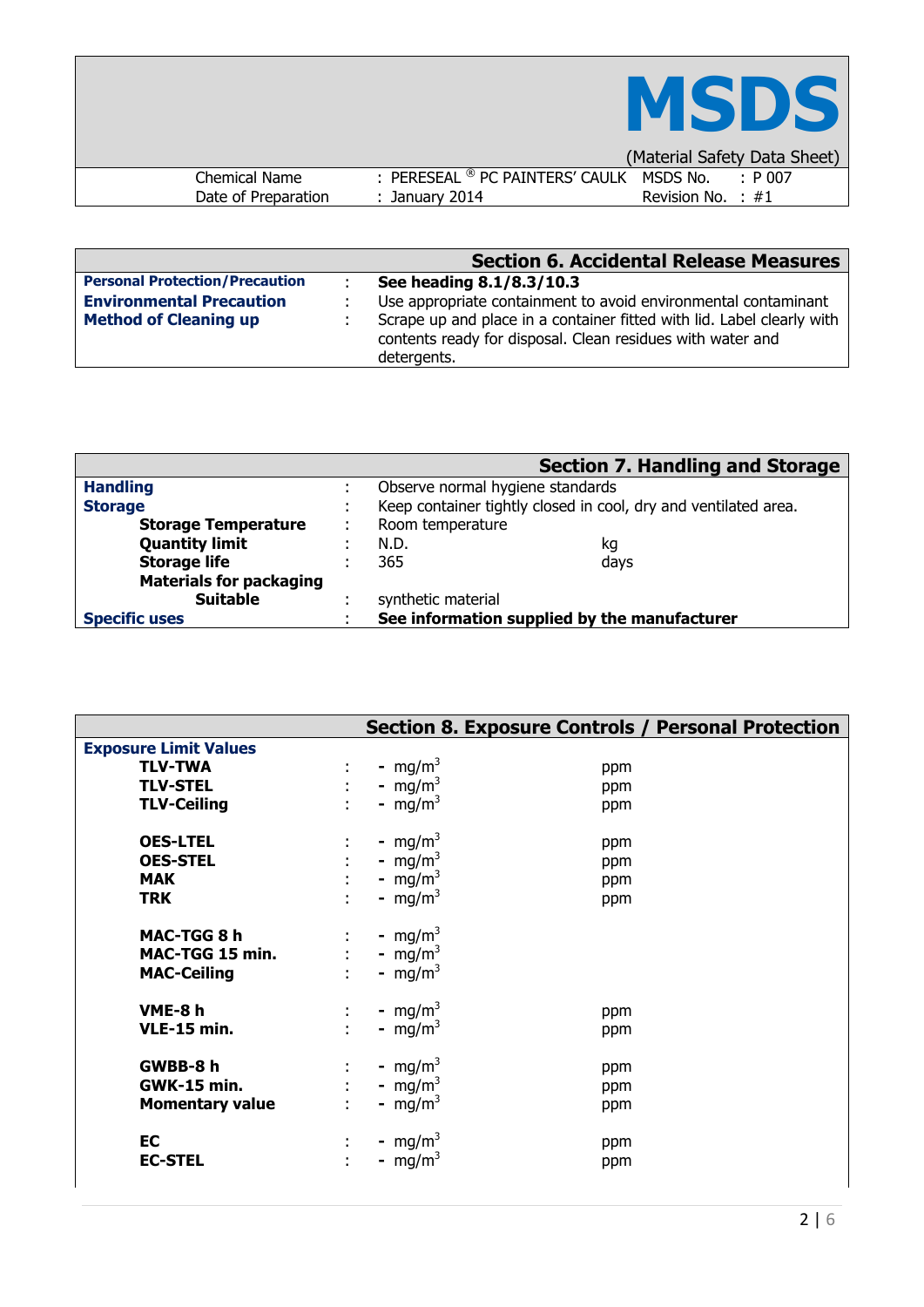

| (Material Safety Data Sheet) |
|------------------------------|
|------------------------------|

|                          |                                          | .                     |
|--------------------------|------------------------------------------|-----------------------|
| Chemical Name            | : PERESEAL ® PC PAINTERS' CAULK MSDS No. | : P 007               |
| Date of Preparation      | January 2014                             | Revision No. $\pm$ #1 |
|                          |                                          |                       |
| <b>Exposure Controls</b> |                                          |                       |

| <b>EVARAGE CALLE AIR</b><br><b>Occupational Exposure Controls</b><br><b>Environmental Exposure Controls</b> | $\sim$<br>$\mathcal{L}$ | Use only in well-ventilated area<br>see Heading 13          |
|-------------------------------------------------------------------------------------------------------------|-------------------------|-------------------------------------------------------------|
| <b>Personal Protections</b>                                                                                 |                         |                                                             |
| <b>Respiratory Protection</b>                                                                               |                         | Respiratory protection required in normal conditions of use |
| <b>Hand Protections</b>                                                                                     | ٠                       | Gloves                                                      |
| <b>Eye Protections</b>                                                                                      |                         | Safety glasses                                              |
| <b>Skin Protection</b>                                                                                      |                         | Suitable protective clothing                                |

|                                                               |                   | <b>Section 9. Physical and Chemical Properties</b> |
|---------------------------------------------------------------|-------------------|----------------------------------------------------|
| <b>General Information</b>                                    |                   |                                                    |
| Appearance (at 20°C)                                          | Paste             |                                                    |
| Odour                                                         | Characteristics   |                                                    |
| Colour                                                        | Variable in Color |                                                    |
| <b>Important Health, Safety and Environmental Information</b> |                   |                                                    |
| pH value                                                      | N.D.              |                                                    |
| Boiling point/boiling range                                   | N.D.              | $^{\circ}C$                                        |
| Flashpoint                                                    | N.D.              | $^{\circ}C$                                        |
| <b>Explosion limits</b>                                       | N.D.              | Vol%                                               |
| Vapour pressure (at 20°C)                                     | N.D.              | hPa                                                |
| Vapour pressure (at 50°C)                                     | N.D.              | hPa                                                |
| Relative density (at 20°C)                                    | 1.5               | g/cm <sup>3</sup>                                  |
| Water solubility                                              | Soluble           |                                                    |
| Soluble in                                                    | N.D.              |                                                    |
| Relative vapour density                                       | N.D.              |                                                    |
| Viscosity (at $20^{\circ}$ C)                                 | N.D.              | Pa.s                                               |
| Partition coefficient n-octanol/water                         | N.D.              |                                                    |
| Evaporation rate                                              |                   |                                                    |
| ratio to butyl acetate                                        | N.D.              |                                                    |
| ratio to ether                                                | N.D.              |                                                    |
| <b>Other Information</b>                                      |                   |                                                    |
| Melting point/melting range                                   | N.D.              | $^{\circ}C$                                        |
| Auto-ignition point                                           | N.D.              | $\rm ^{o}C$                                        |
| Saturation concentration                                      | N.D.              | $g/m^3$                                            |

|                                         | Section 10. Stability and Reactivity              |
|-----------------------------------------|---------------------------------------------------|
| <b>Conditions to Avoid/Reactivity</b>   | Stable under normal conditions                    |
| <b>Materials to Avoid</b>               | None                                              |
| <b>Hazardous Decomposition Products</b> | : On burning: release of e.g. Carbon monoxide and |
|                                         | Carbon dioxide                                    |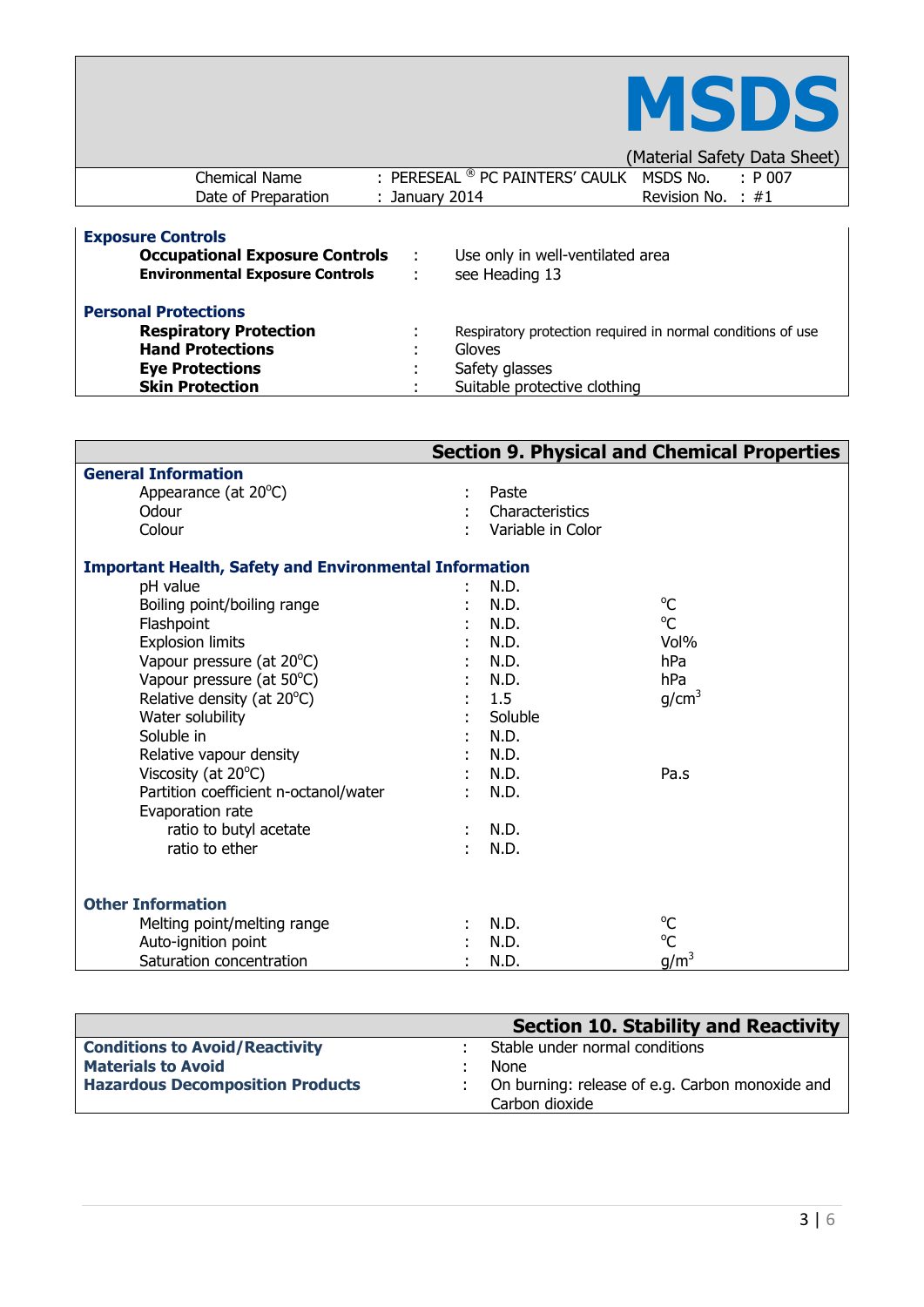

Chemical Name : PERESEAL <sup>®</sup> PC PAINTERS' CAULK MSDS No. : P 00<br>Date of Preparation : January 2014 Revision No. : #1 Date of Preparation

(Material Safety Data Sheet)<br>< MSDS No. : P 007

|                                                              |    |                                     |         | <b>Section 11. Toxicological Information</b> |
|--------------------------------------------------------------|----|-------------------------------------|---------|----------------------------------------------|
| <b>Acute Toxicity</b>                                        |    |                                     |         |                                              |
| LD50 oral rat                                                |    | N.D.                                | mg/kg   |                                              |
| LD50 dermal rabbit                                           |    | N.D.                                | mg/kg   |                                              |
| LD50 dermal rabbit                                           |    | $:$ N.D.                            | mg/kg   |                                              |
| <b>LC50 inhalation rat</b>                                   |    | N.D.                                | mg/l/4h |                                              |
| <b>LC50 inhalation rat</b>                                   | ÷  | N.D.                                | ppm/4h  |                                              |
| <b>Chronic toxicity</b>                                      |    | not listed                          |         |                                              |
| EC carc. cat.<br>EC muta. cat.                               |    | not listed                          |         |                                              |
| EC repr. cat.                                                | ÷  | not listed                          |         |                                              |
| <b>Carcinogenicity (TLV)</b><br><b>Carcinogenicity (MAC)</b> | ÷. | not listed                          |         |                                              |
| <b>Carcinogenicity (VME)</b>                                 | ÷. | not listed                          |         |                                              |
| <b>Carcinogenicity (GWBB)</b>                                |    | not listed                          |         |                                              |
| <b>Carcinogenicity (MAK)</b>                                 |    | : not listed                        |         |                                              |
| <b>Mutagenicity (MAK)</b>                                    |    | : not listed                        |         |                                              |
| <b>Teratogenicity (MAK)</b>                                  |    | : not listed                        |         |                                              |
| <b>IARC classification</b>                                   | ÷  | not listed                          |         |                                              |
| <b>Routes of Exposure</b>                                    |    | Ingestion, inhalation, eye and skin |         |                                              |
| <b>Acute Effects/Symptoms</b>                                |    | Practically non-toxic               |         |                                              |
| <b>Chronic Effects</b>                                       |    | None known                          |         |                                              |

|                                                |                                                                                                                            | <b>Section 12. Ecological Information</b> |  |
|------------------------------------------------|----------------------------------------------------------------------------------------------------------------------------|-------------------------------------------|--|
| <b>Ecotoxicity</b>                             | No data available                                                                                                          |                                           |  |
| <b>Mobility</b>                                | Volatile organic compounds (VOC): $<$ 1%<br>Insoluble in water<br>For other physiochemical properties see <b>HEADING 9</b> |                                           |  |
| <b>Persistence and Degradability</b>           |                                                                                                                            |                                           |  |
| <b>Biodegradation BOD<sub>5</sub></b><br>Water | N.D.<br>No data available                                                                                                  | %ThOD                                     |  |
| <b>Soil</b>                                    | $T\frac{1}{2}$<br>N.D.<br>days                                                                                             |                                           |  |
| <b>Bioaccumulative Potential</b>               | $log P_{ow}$<br>N.D.                                                                                                       |                                           |  |
|                                                | N.D.<br><b>BCF</b>                                                                                                         |                                           |  |
| <b>Other Adverse Effects</b>                   | <b>WGK</b>                                                                                                                 |                                           |  |
|                                                | Effects on the ozone layer                                                                                                 | Not dangerous on ozone layer              |  |
|                                                | Greenhouse effect                                                                                                          | No data available                         |  |
|                                                | Effect on waste water purification                                                                                         | No data available                         |  |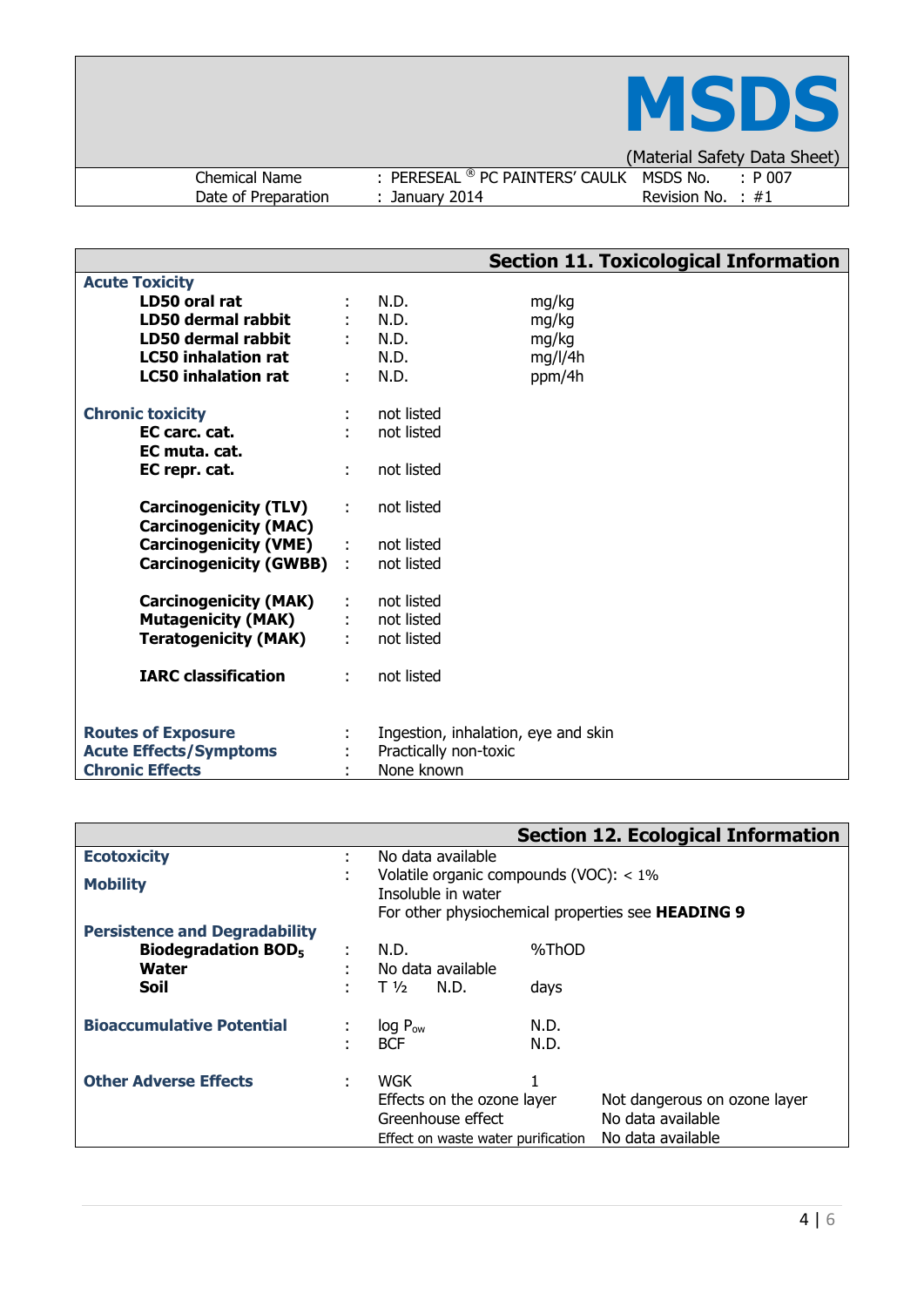|                     |                                          | <b>MSDS</b>                  |
|---------------------|------------------------------------------|------------------------------|
|                     |                                          | (Material Safety Data Sheet) |
| Chemical Name       | : PERESEAL ® PC PAINTERS' CAULK MSDS No. | $\cdot$ P 007                |
| Date of Preparation | $:$ January 2014                         | Revision No. : $#1$          |

 $\overline{1}$ 

|                         | Section 13. Disposal Considerations on Waste Materials |
|-------------------------|--------------------------------------------------------|
| <b>Disposal Methods</b> | Recycle/reuse                                          |

| <b>Section 14. Transport Information</b>                                     |                                |  |  |  |  |
|------------------------------------------------------------------------------|--------------------------------|--|--|--|--|
| <b>Classification of the substance in compliance with UN Recommendations</b> |                                |  |  |  |  |
| <b>UN-number</b>                                                             |                                |  |  |  |  |
| <b>CLASS</b>                                                                 | <b>NOT SUBJECT</b>             |  |  |  |  |
| <b>SUB RISKS</b>                                                             |                                |  |  |  |  |
| <b>PACKING</b>                                                               |                                |  |  |  |  |
| <b>PROPER SHIPPING NAME</b>                                                  |                                |  |  |  |  |
|                                                                              |                                |  |  |  |  |
| ADR (transport by road)                                                      |                                |  |  |  |  |
| <b>CLASS</b>                                                                 | <b>NOT SUBJECT</b>             |  |  |  |  |
| <b>PACKING</b>                                                               |                                |  |  |  |  |
| <b>DANGER LABEL TANKS</b>                                                    |                                |  |  |  |  |
| <b>DANGER LABEL PACKAGES</b>                                                 |                                |  |  |  |  |
|                                                                              |                                |  |  |  |  |
| <b>RID</b> (transport by rail)                                               |                                |  |  |  |  |
| <b>CLASS</b>                                                                 | <b>NOT SUBJECT</b>             |  |  |  |  |
| <b>PACKING</b>                                                               |                                |  |  |  |  |
| <b>DANGER LABEL TANKS</b>                                                    |                                |  |  |  |  |
| <b>DANGER LABEL PACKAGES</b>                                                 |                                |  |  |  |  |
|                                                                              |                                |  |  |  |  |
| <b>ADNR (transport by inland waterways)</b><br><b>CLASS</b>                  |                                |  |  |  |  |
|                                                                              | <b>NOT SUBJECT</b>             |  |  |  |  |
| <b>PACKING</b>                                                               |                                |  |  |  |  |
| <b>DANGER LABEL TANKS</b>                                                    |                                |  |  |  |  |
| <b>DANGER LABEL PACKAGES</b>                                                 |                                |  |  |  |  |
| <b>IMDG</b> (maritime transport)                                             |                                |  |  |  |  |
| <b>CLASS</b>                                                                 | <b>NOT SUBJECT</b>             |  |  |  |  |
| <b>SUB RISKS</b>                                                             |                                |  |  |  |  |
| <b>PACKING</b>                                                               |                                |  |  |  |  |
| <b>MFAG</b>                                                                  |                                |  |  |  |  |
| <b>EMS</b>                                                                   |                                |  |  |  |  |
| <b>MARINE POLLUTANT</b>                                                      |                                |  |  |  |  |
|                                                                              |                                |  |  |  |  |
| <b>ICAO</b> (air transport)                                                  |                                |  |  |  |  |
| <b>CLASS</b>                                                                 | NOT SUBJECT                    |  |  |  |  |
| <b>SUB RISKS</b>                                                             |                                |  |  |  |  |
| <b>PACKING</b>                                                               |                                |  |  |  |  |
| <b>PACKING INSTRUCTIONS PASSENGER</b>                                        |                                |  |  |  |  |
| <b>AIRCRAFT</b>                                                              |                                |  |  |  |  |
| <b>PACKING INSTRUCTIONS CARGO AIRCRAFT</b>                                   |                                |  |  |  |  |
| Special precautions in connection with transport                             | not restricted for any mode of |  |  |  |  |
|                                                                              | international transport        |  |  |  |  |
|                                                                              |                                |  |  |  |  |